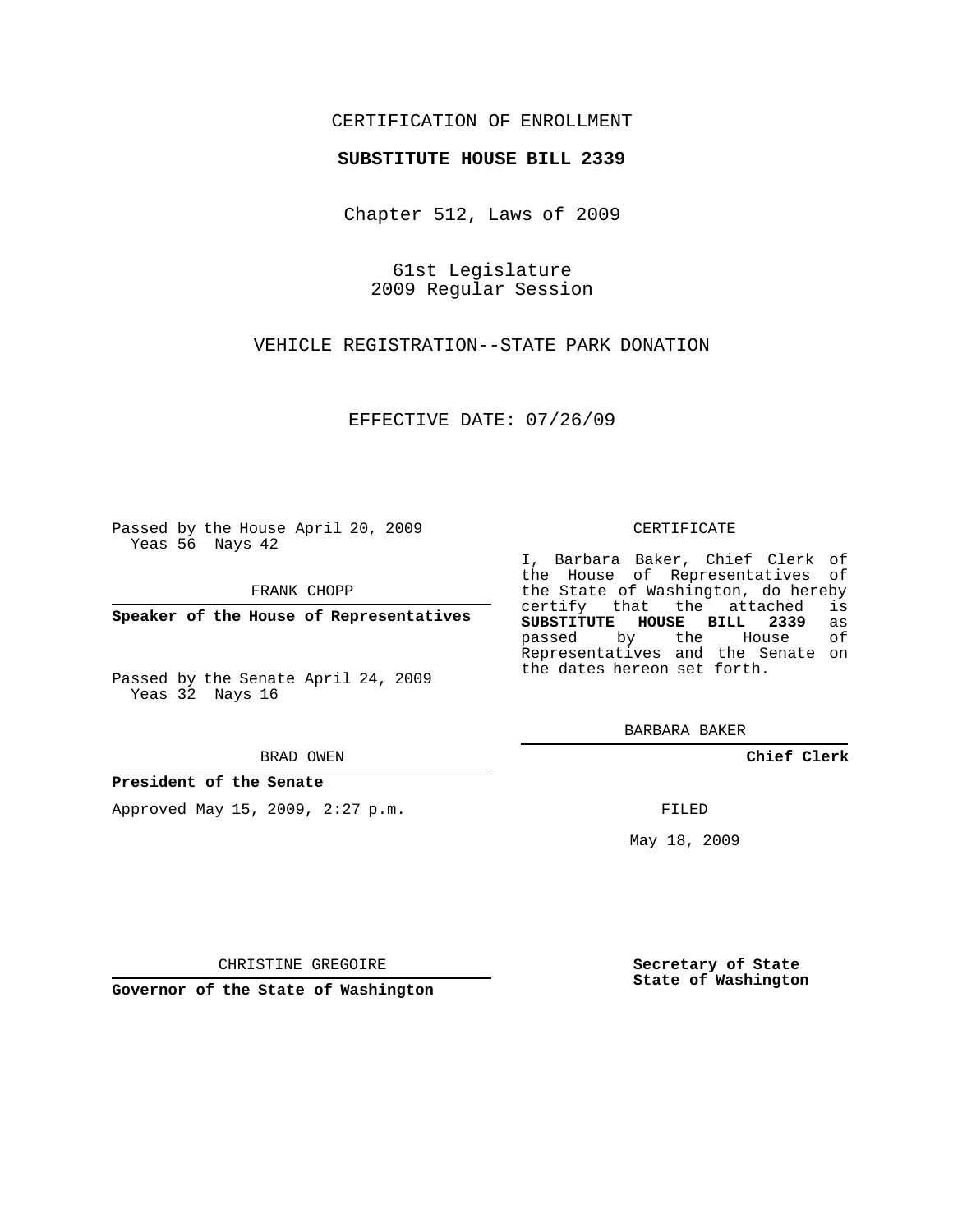# **SUBSTITUTE HOUSE BILL 2339** \_\_\_\_\_\_\_\_\_\_\_\_\_\_\_\_\_\_\_\_\_\_\_\_\_\_\_\_\_\_\_\_\_\_\_\_\_\_\_\_\_\_\_\_\_

\_\_\_\_\_\_\_\_\_\_\_\_\_\_\_\_\_\_\_\_\_\_\_\_\_\_\_\_\_\_\_\_\_\_\_\_\_\_\_\_\_\_\_\_\_

Passed Legislature - 2009 Regular Session

# **State of Washington 61st Legislature 2009 Regular Session**

**By** House Ways & Means (originally sponsored by Representatives Kessler, Seaquist, Roberts, Williams, Simpson, Nelson, Ormsby,<br>Dunshee, Goodman, Pedersen, Cody, Hasegawa, Kirby, Maxwell, Pedersen, Cody, Hasegawa, Kirby, Maxwell, Upthegrove, Finn, Eddy, Hunt, Orwall, Rolfes, Morrell, Kenney, Clibborn, Morris, Green, Kagi, Chase, Sells, Wood, Flannigan, Ericks, McCoy, Campbell, Appleton, Pettigrew, White, Blake, Linville, Wallace, Conway, Carlyle, Miloscia, Takko, O'Brien, Hurst, and Van De Wege)

READ FIRST TIME 04/20/09.

 AN ACT Relating to requiring the department of licensing to collect a donation to benefit the state parks system as part of motor vehicle registration unless a vehicle owner opts not to provide a donation; and amending RCW 46.16.076.

5 BE IT ENACTED BY THE LEGISLATURE OF THE STATE OF WASHINGTON:

 6 **Sec. 1.** RCW 46.16.076 and 2007 c 340 s 1 are each amended to read 7 as follows:

8 (1)(a) Except as otherwise provided in this section, the department 9 shall ((provide - an - opportunity - for)) collect from the owners of 10 vehicles registered under RCW 46.16.0621 and vehicles licensed under 11 RCW 46.16.070 with a declared gross weight of ten thousand pounds or 12 less( $(\tau$  to make)) a voluntary donation of five dollars at the time of 13 initial or renewal registration. The donation must be deposited in the 14 state parks renewal and stewardship account established in RCW 15 79A.05.215 to be used for the operation and maintenance of state parks. 16 (b) The donation required under this section may not be collected 17 from any vehicle owner actively opting not to participate in the 18 donation program. The department shall ensure that the opt-out 19 donation under this section shall be clear, visible, and prominently